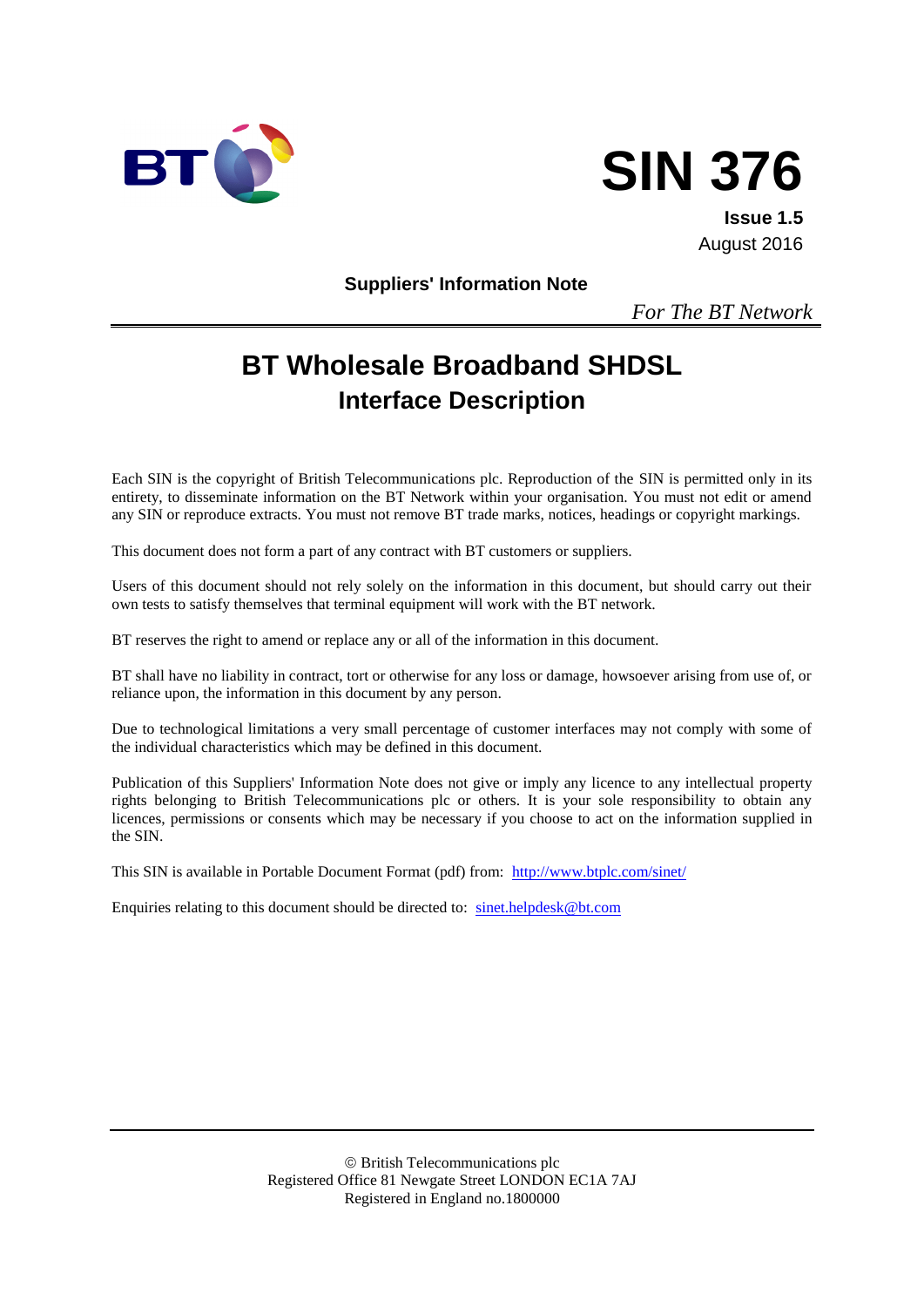### **CONTENTS**

| 1.                       |                                                                      |  |  |
|--------------------------|----------------------------------------------------------------------|--|--|
| 2.                       |                                                                      |  |  |
| 3.                       |                                                                      |  |  |
| 3.1<br>3.2               |                                                                      |  |  |
| $\boldsymbol{4}$ .       |                                                                      |  |  |
| 4.1<br>4.2               |                                                                      |  |  |
| 5.                       |                                                                      |  |  |
| 5.1<br>5.2<br>5.3<br>5.4 | 5.4.1<br>5.4.2<br>5.4.3<br>5.4.4<br>5.4.5<br>5.4.6<br>5.4.7<br>5.4.8 |  |  |
| 6.                       |                                                                      |  |  |
| 7.                       |                                                                      |  |  |
| 8.                       |                                                                      |  |  |
| 9.                       |                                                                      |  |  |

#### **FIGURES**

| FIGURE 1. SCOPE OF THIS SHDSL SUPPLIER INFORMATION NOTE – WITH SERVICE SPECIFIC FRONT PLATE 4 |  |
|-----------------------------------------------------------------------------------------------|--|
| FIGURE 2. SCOPE OF SHDSL SUPPLIER INFORMATION NOTE - WITH NTE 5 ONLY PRESENTATION 4           |  |
|                                                                                               |  |
|                                                                                               |  |
|                                                                                               |  |

#### **TABLES**

|--|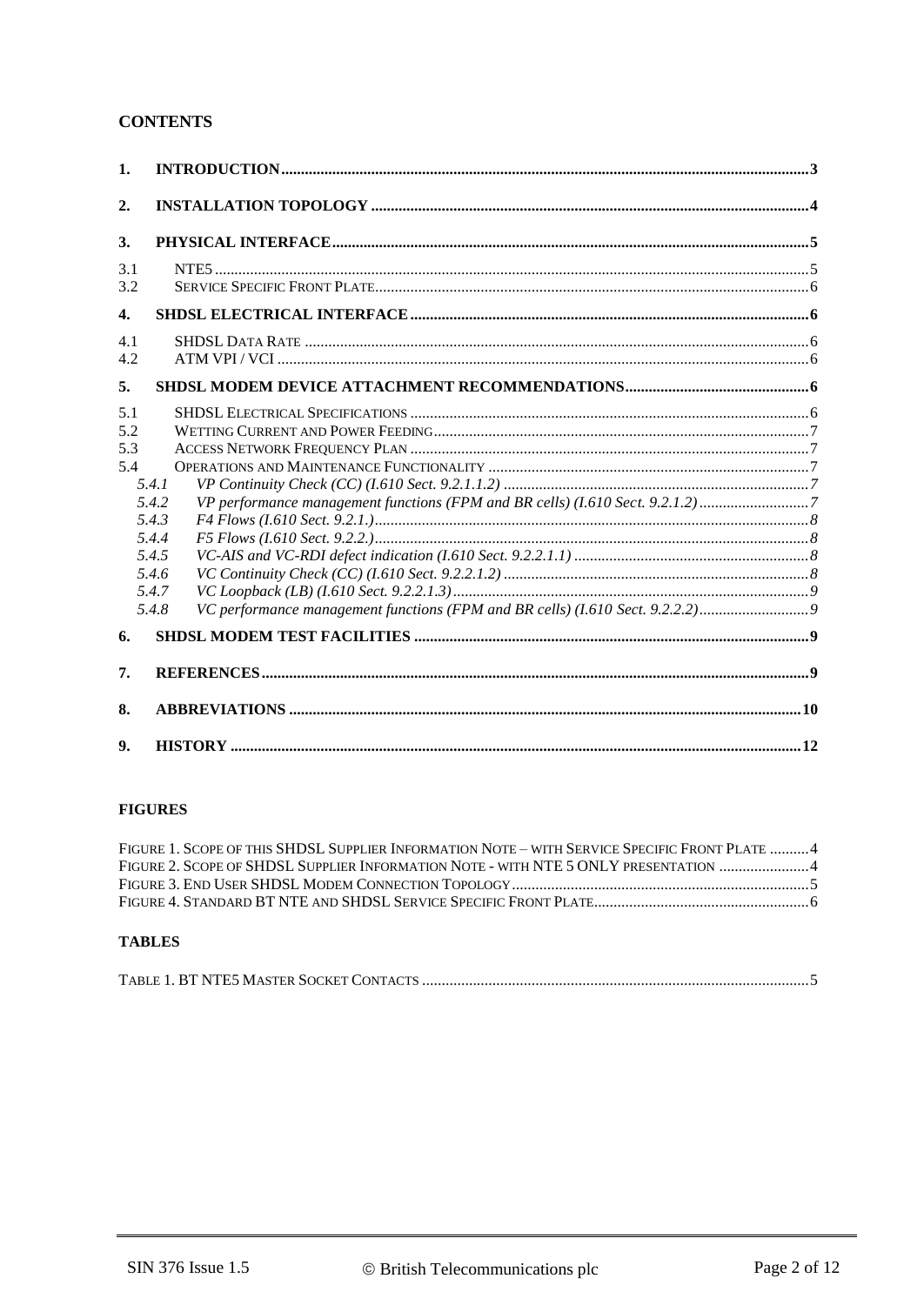#### **1. Introduction**

The information contained in this Supplier's Information Note (SIN) relates to BT Wholesale's Broadband SHDSL services.

**Please note:** 

- **BT Datastream SHDSL is no longer available**
- **BT IPstream SHDSL is no longer available for new supply and has been fully retired from exchanges served by Wholesale Broadband Connect**

This SIN describes the interface specification as presented at the end of an SHDSL symmetric access to the End User's premises for all BT Wholesale Broadband SHDSL services. This SIN provides information for use by BT and Customers - Service Providers (SPs), Other Licensed Operators (OLOs), Other Network Operators (ONOs), and Corporate Businesses - and Customer Premises Equipment (CPE) manufacturers and developers.

Single pair High bit rate Digital Subscriber Line (SHDSL) is a bearer technology that BT will use to support its portfolio of Broadband Symmetric services. These services will utilise SHDSL technology as outlined in the ETSI specification TS 101 524<sup>[\[3\]](#page-8-0)</sup>, and ITU specification  $G.991.2^{[1]}$  $G.991.2^{[1]}$  $G.991.2^{[1]}$ , and referred to by the ITU as G.SHDSL

A specific Service Provider or End User provided SHDSL modem or terminating device is required. ADSL modems will not function with this service.

Service specific SINs relating to BT Wholesale Broadband SHDSL products are available from the SINet web site in Portable Document Format (pdf): <http://www.btplc.com/sinet/>

The Network Termination Point (NTP) will be the socket on the BT provided NTE for new orders placed from  $30<sup>th</sup>$  June 2006 and on a SHDSL Service Specific Front Plate (SSFP) for supply prior to  $30<sup>th</sup>$  June 2006– Figures 1 & 2.

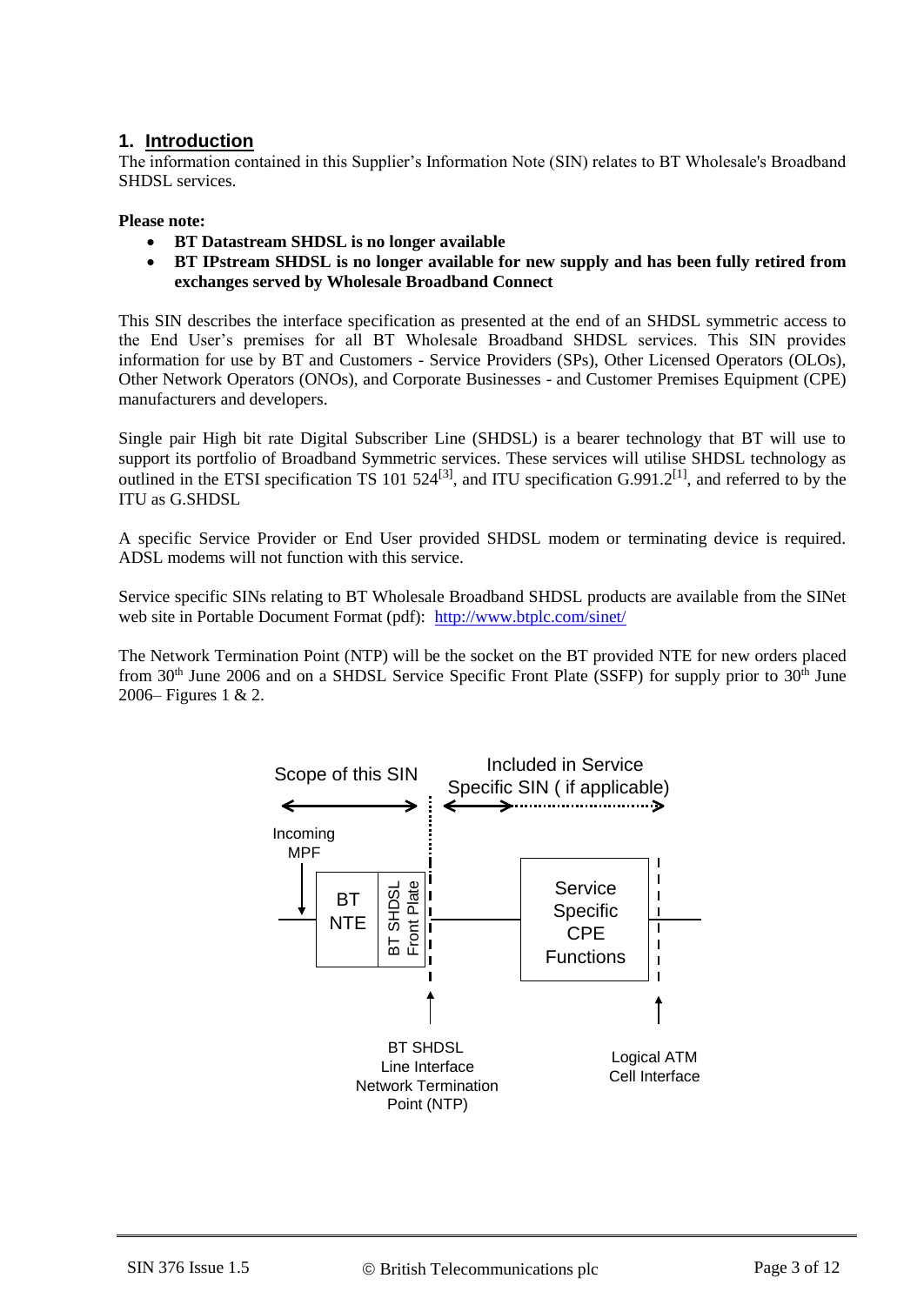#### Figure 1. Scope of this SHDSL Supplier Information Note – with Service Specific Front Plate



Figure 2. Scope of SHDSL Supplier Information Note - with NTE 5 ONLY presentation **(for new orders placed from 30th June 2006)** 

#### **2. Installation topology**

The BT SHDSL Metallic Path Facility (MPF) to which this SIN relates will terminate at either the BT NTE (for new orders placed from 30<sup>th</sup> June 2006), or a socket on a SHDSL Service Specific Front Plate (SSFP) fitted to the standard NTE (for installed base prior to  $30<sup>th</sup>$  June 2006) Figure 3. The front plate is known as the SHDSL SSFP and it presents a socket to the End User for connection of SHDSL equipment (e.g. SHDSL Modem).

The SHDSL SSFP does not incorporate a Customer Wiring Module and thus it does not facilitate wiring of extensions. SHDSL technology requires a dedicated Metallic Path Facility (MPF), therefore no other service may be supported on the same line.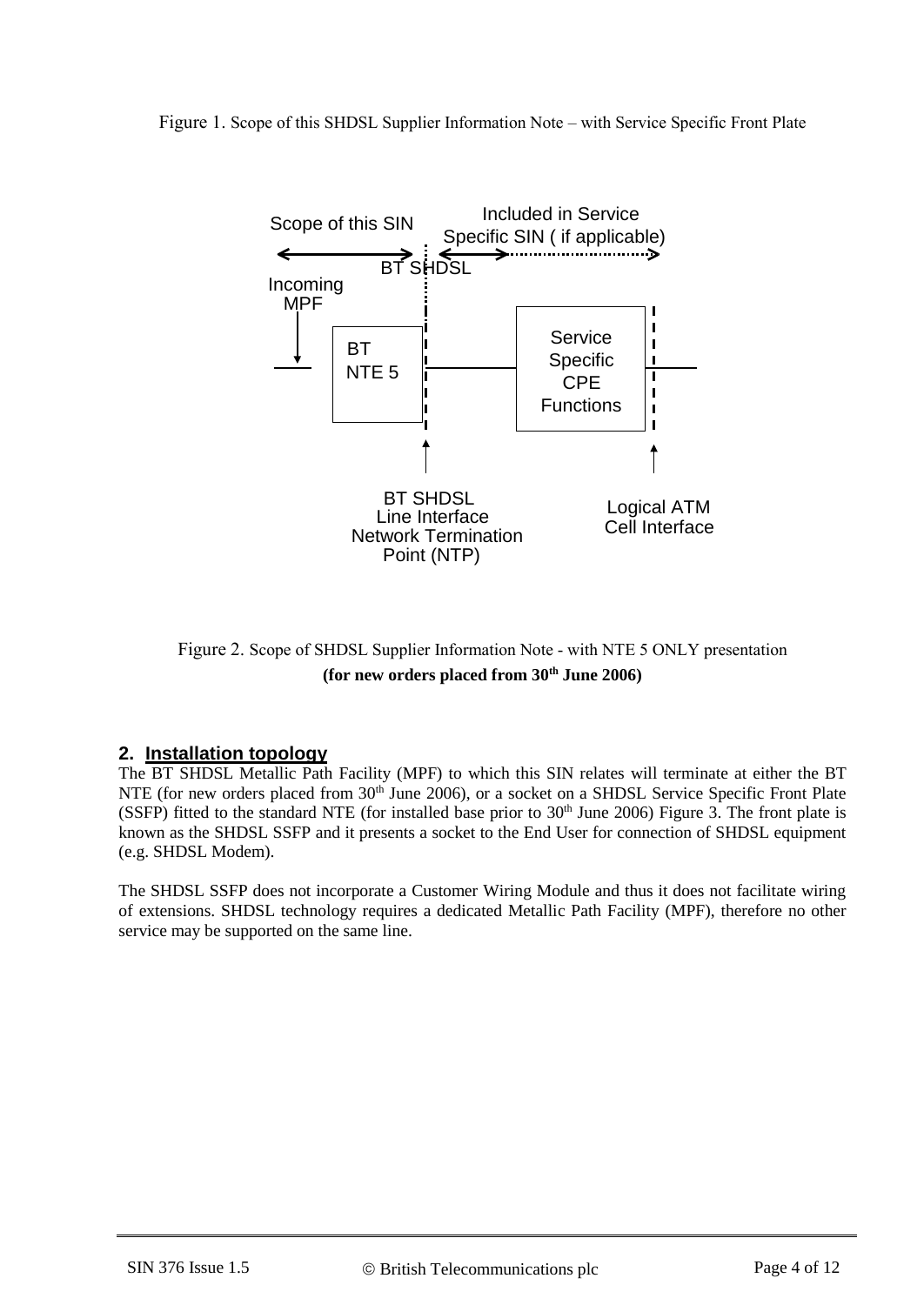

Figure 3. End User SHDSL Modem Connection Topology

# **3. Physical Interface**

#### **3.1 NTE5**

For orders placed after 30<sup>th</sup> June 2006 the standard SHDSL installation will use an NTE5 fitted with a normal telephony front plate. The connections for this are described in SIN351<sup>[\[7\]](#page-8-2)</sup> and reproduced in Table 1 for information. The pin numbering convention is from the left looking into the socket with the contacts uppermost. The SHDSL connection is to the 'A' and 'B' wires on pins 2 and 5 of this connector. Polarity is unimportant.

|               | Not Used for PSTN               |
|---------------|---------------------------------|
|               | 'A' wire or 'B' wire            |
| $\mathcal{E}$ | Local earth when required       |
|               | Shunt connection, when required |
| 5             | 'B' wire or 'A' wire            |
|               | Not Used for PSTN               |

Note : Contact pin 6 is adjacent to the latch.

Table 1. BT NTE5 Master Socket Contacts

A converter lead will be required between the telephone plug (pins 2/5) for connection at the NTE5 and RJ11 (on pins 3/4) for connection at the SHDSL modem end. Alternatively, it should be possible to use a suitable ADSL micro-filter, which provides the conversion between telephone plug and RJ11 socket, and then a straight RJ11-RJ11 lead to the SHDSL modem.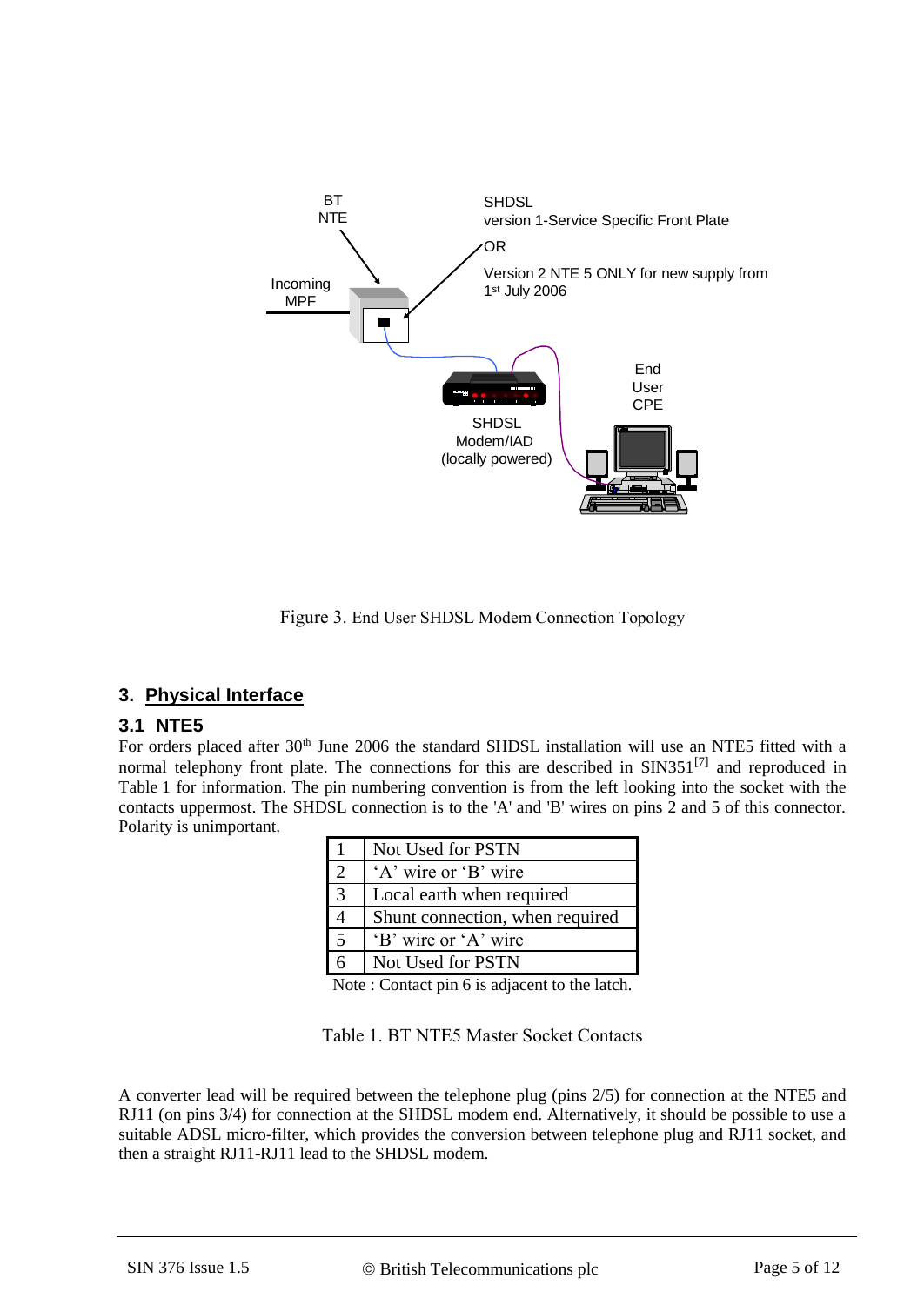# **3.2 Service Specific Front Plate**

The installed base prior to 30<sup>th</sup> June 2006 will remain with an NTE provided with an SHDSL Service Specific Front Plate (SSFP) shown in Figure 4



Figure 4. Standard BT NTE and SHDSL Service Specific Front Plate

The SHDSL SSFP plugs into the NTE in place of the standard NTE front plate and presents a socket for connection of SHDSL CPE. The SHDSL connection is presented on the middle two pins of the socket, and corresponds to pins 4  $&$  5 of a RJ45 plug and to pins 3  $&$  4 of a RJ11 plug (which has only 6 pins).A standard (straight) RJ45/RJ11 lead can be used for connection to the SHDSL modem. Polarity is unimportant. The other pins are not connected. Pin numbering of the socket is 1 to 8 from the left, looking into the socket with the contacts uppermost.

#### **4. SHDSL Electrical Interface**

The SHDSL interface is compliant with ITU G991.2 (Annex B European)<sup>[\[1\]](#page-8-1)</sup> and ITU G.994.1<sup>[\[2\]](#page-8-3)</sup> and ETSI TS 101 524<sup>[3]</sup>.

# **4.1 SHDSL Data Rate**

The data rate at which the SHDSL MPF operates is configured by the BT network and will depend upon the requirements of the subscribed service, the capability of each individual MPF, and the need to adhere to the UK Access Network Frequency Plan (see section 5.3).

# **4.2 ATM VPI / VCI**

The number and VPI / VCI of the ATM virtual circuits transported by the SHDSL MPF will depend upon the subscribed service and will be defined in related service specific SINs.

# **5. SHDSL modem device attachment recommendations**

BT Wholesale does not control the choice of SHDSL modem for these services and it cannot guarantee that any particular item of equipment will work correctly with the network. The following recommendations represent good practice that will improve the probability of correct operation.

#### **5.1 SHDSL Electrical Specifications**

It is recommended that SHDSL modems comply with the ITU and ETSI specifications described in Section 4 of this document.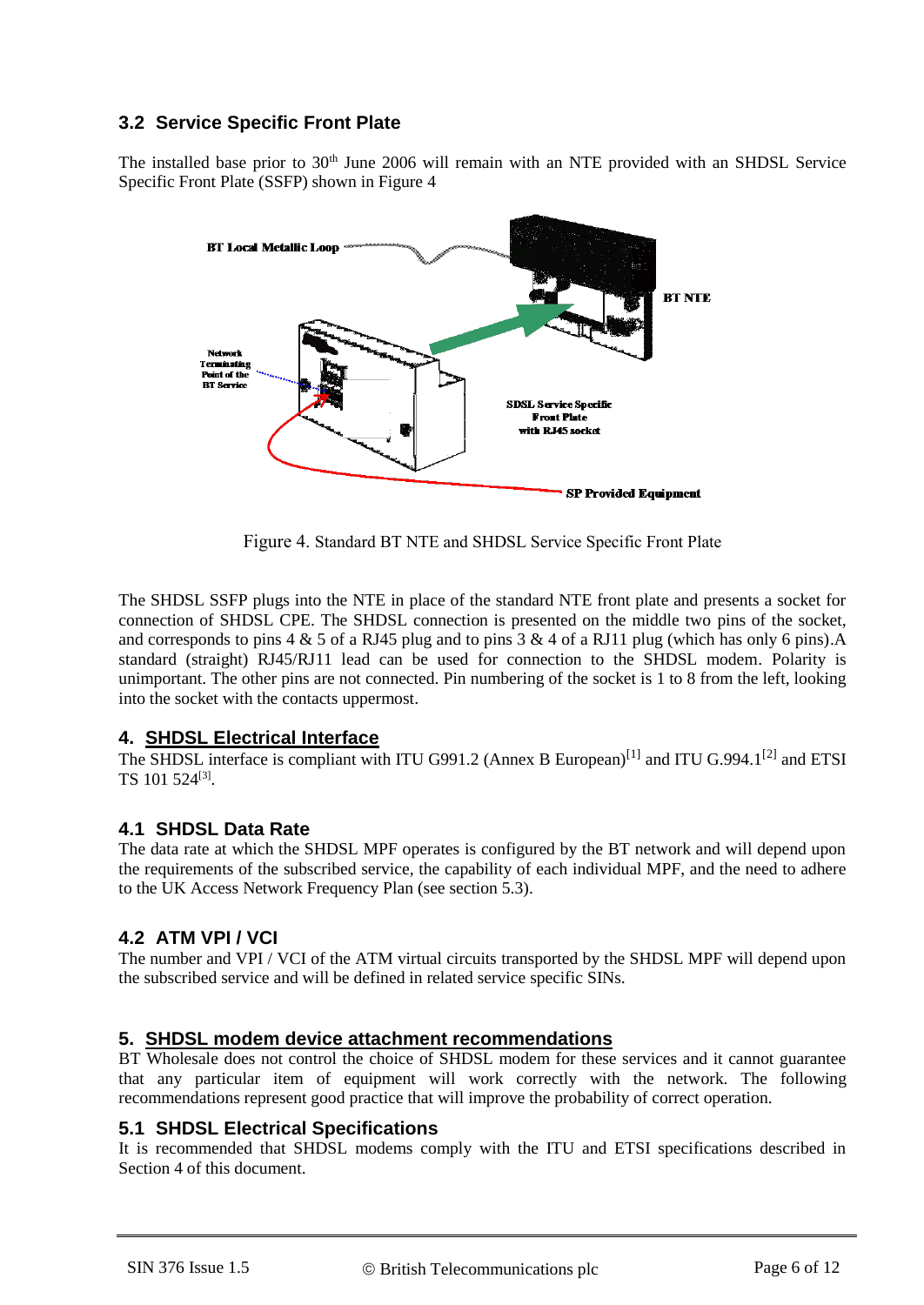# **5.2 Wetting Current and Power Feeding**

The BT network will provide wetting current and in accordance with ETSI TS  $101 524^{[3]}$  $101 524^{[3]}$  $101 524^{[3]}$ , the modem should sink a small amount of current. The BT network will not provide sufficient current to power the SHDSL modem.

Under fault conditions the wires of the MPF may be shorted, reversed or disconnected. The modem may be inadvertently connected to other BT services such as an analogue voice line (described in SIN351<sup>[\[7\]](#page-8-2)</sup>). The modem should be robust against the electrical conditions of such a line.

#### **5.3 Access Network Frequency Plan**

All users of the BT access network must comply with the Access Network Frequency Plan (ANFP)<sup>[\[5\]](#page-8-4)</sup> for the BT Network. This document, published by Oftel, is designed to control interactions between DSL technologies installed in multi pair cables.

The ANFP assigns a category to each access line and users of the network should be aware that certain SHDSL systems comply with the ANFP only on certain categories of lines. Installations that do not comply with the ANFP may be disconnected if they are found to cause interference to other services. BT determines the ANFP category of an individual line.

### **5.4 Operations and Maintenance Functionality**

*Note. Support within the End User CPE for the OAM cells described in this section will allow BT to diagnose faults at the ATM layer. Failure to support this I.610 functionality may lead to extra field force activity for which the Customer may be charged.* 

SHDSL CPE should be able to loop back all downstream traffic received on VPI0 VCI21 to the same VPI/VCI in the upstream direction (subject to a maximum data rate of 5kbit/s). This is so that a BT test system can perform a simple connectivity / performance test using ITU O.191<sup>[\[6\]](#page-8-5)</sup> test cells.

In order for BT to perform ATM layer diagnostics all End User CPE should support the following aspects of ITU-T Recommendation I.610, 'B-ISDN operation and maintenance principles and functions'  $(02/99)^{[4]}$  $(02/99)^{[4]}$  $(02/99)^{[4]}$ .

#### **5.4.1 VP Continuity Check (CC) (I.610 Sect. 9.2.1.1.2)**

Procedures for activation (and associated deactivation) of CC cells are described in I.610 Sect 9.2.3

ATM layer OAM cell formats can be found in I.610 Sect. 10. Details of the specific fields required to identify a continuity check cell can be found in I.610 Sect. 10.2.2. Details of the specific fields required to identify activation/deactivation cells can be found in I.610 Sect. 10.4. State diagrams detailing the activation/deactivation procedures of CC cells are shown in ANNEX B 'SDLs for activation/deactivation using OAM cells'.

Both e-t-e\_VP-CC and seg\_VP\_CC should be supported.

#### **5.4.2 VP performance management functions (FPM and BR cells) (I.610 Sect. 9.2.1.2)**

I.610 Table 1 gives the list of cell types that should be considered as a "user cell" for VP performance monitoring.

Procedures for activation (and associated deactivation) of FPM and BR cells are described in 9.2.3.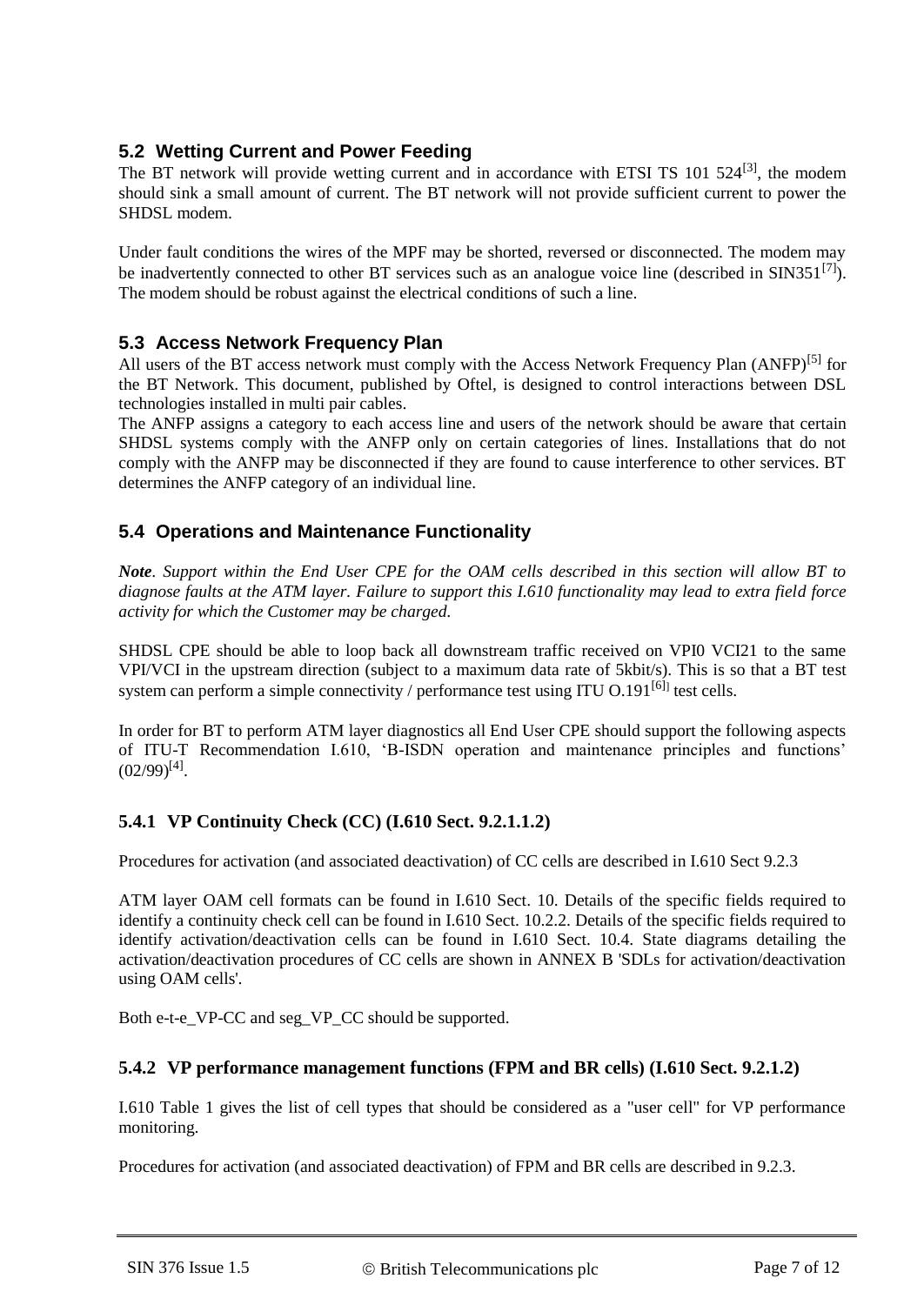Specific fields for performance management cells are given in I.610 Sect. 10.3.

Details of the specific fields required to identify activation/deactivation cells can be found in I.610 Sect. 10.4. State diagrams detailing the activation/deactivation procedures of performance monitoring cells are shown in ANNEX B 'SDLs for activation/deactivation using OAM cells'.

APPENDIX II contains informative material related to the insertion process applicable to end-to-end or segment performance management cells.

Both e-t-e\_VP-FPM and seg\_VP\_FPM should be supported.

Both e-t-e\_VP-BR and seg\_VP\_BR should be supported.

#### **5.4.3 F4 Flows (I.610 Sect. 9.2.1.)**

F4 OAM cells operate at the virtual path level. The flow mechanisms for F4 cells can be found in I.610 Sect. 7.2.1. F4 cells are distinguished by set values of the VCI field in the ATM header. These values can be found in Table 1/I.610 - "User cells" at F4 level. A general description of OAM functions for the VPC (F4 flow) can be found in I.610 Sect. 9.2.1.

#### **5.4.4 F5 Flows (I.610 Sect. 9.2.2.)**

F5 OAM cells operate at the virtual channel level. The flow mechanisms for F5 cells can be found in I.610 Sect. 7.2.2. F5 cells are distinguished by set values of the PTI field in the ATM header. These values can be found in Table 2/I.610 - "User cells" at F5 level. A general description of OAM functions for the VCC (F5 flow) can be found in I.610 Sect. 9.2.2.

#### **5.4.5 VC-AIS and VC-RDI defect indication (I.610 Sect. 9.2.2.1.1)**

ATM layer OAM cell formats can be found in I.610 Sect. 10. Details of the specific fields required to identify AIS/RDI cells can be found in I.610 Sect. 10.2.21.

Both e-t-e\_VC-AIS and seg\_VC\_AIS should be supported.

Both e-t-e\_VC-RDI and seg\_VC\_RDI should be supported.

#### **5.4.6 VC Continuity Check (CC) (I.610 Sect. 9.2.2.1.2)**

Procedures for activation (and associated deactivation) of CC cells are described in I.610 Sect 9.2.3.

ATM layer OAM cell formats can be found in I.610 Sect. 10. Details of the specific fields required to identify a continuity check cell can be found in I.610 Sect. 10.2.2. Details of the specific fields required to identify activation/deactivation cells can be found in I.610 Sect. 10.4. State diagrams detailing the activation/deactivation procedures of CC cells are shown in ANNEX B 'SDLs for activation/deactivation using OAM cells'.

Both e-t-e\_VC-CC and seg\_VC\_CC should be supported.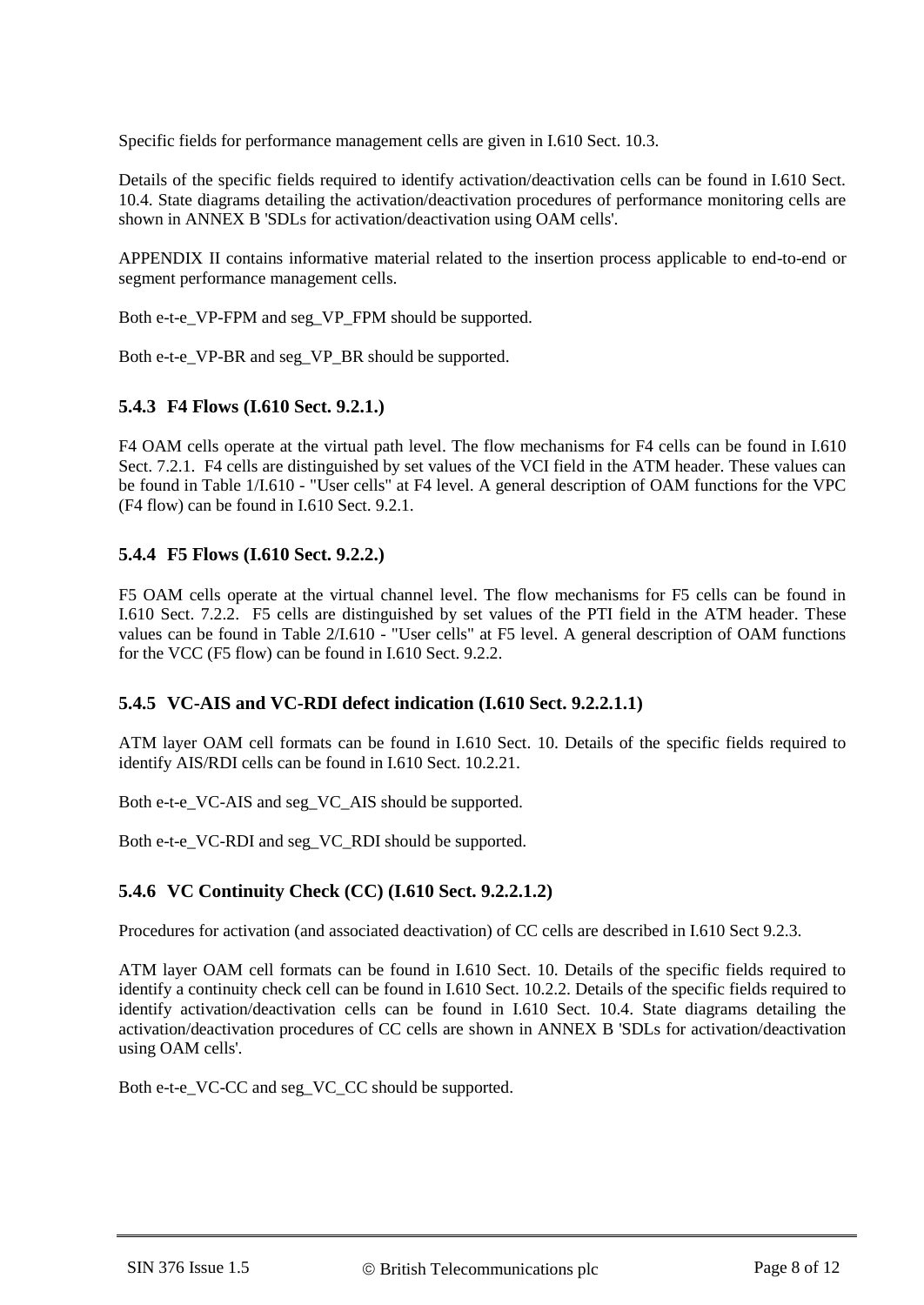# **5.4.7 VC Loopback (LB) (I.610 Sect. 9.2.2.1.3)**

ATM layer OAM cell formats can be found in I.610 Sect. 10. Details of the specific fields required to identify a loopback cell can be found in I.610 Sect. 10.2.3.

Upon receipt of a Loopback cell the CPE shall follow the procedure laid down in I.610 ANNEX C 'Procedures to be performed when receiving LB cells'.

Both e-t-e\_VC-LB and seg\_VC\_LB should be supported.

#### **5.4.8 VC performance management functions (FPM and BR cells) (I.610 Sect. 9.2.2.2)**

I.610 Table 2 gives the list of cell types that should be considered as a "user cell" for VC performance monitoring.

Procedures for activation (and associated deactivation) of FPM and BR cells are described in 9.2.3.

Specific fields for performance management cells are given in I.610 Sect. 10.3.

Details of the specific fields required to identify activation/deactivation cells can be found in I.610 Sect. 10.4. State diagrams detailing the activation/deactivation procedures of performance monitoring cells are shown in ANNEX B 'SDLs for activation/deactivation using OAM cells'.

APPENDIX II contains informative material related to the insertion process applicable to end-to-end or segment performance management cells.

Both e-t-e\_VC-FPM and seg\_VC\_FPM should be supported. Both e-t-e\_VC-BR and seg\_VC\_BR should be supported.

#### **6. SHDSL Modem Test Facilities**

It should be noted that BT provide a CPE test laboratory to enable suppliers and Customers to satisfy themselves that their CPE and services will interoperate correctly with BT's SHDSL services.

For further details please see:<http://www.btplc.com/sinet/>

#### **7. References**

For document sources please refer to:- <http://www.btplc.com/sinet/>

<span id="page-8-6"></span><span id="page-8-5"></span><span id="page-8-4"></span><span id="page-8-3"></span><span id="page-8-2"></span><span id="page-8-1"></span><span id="page-8-0"></span>

| $\lceil 1 \rceil$ | <b>ITU G.991.2</b>     | <b>ITU</b><br>Single-pair high-speed digital subscriber line (SHDSL) transceivers |            |
|-------------------|------------------------|-----------------------------------------------------------------------------------|------------|
| [2]               | <b>ITU G.994.1</b>     | Handshake Procedures for Digital Subscriber Line Transceivers<br><b>ITU</b>       |            |
| [3]               | <b>ETSI TS 101 524</b> | Access Transmission system on metallic access cables Symmetrical                  |            |
|                   |                        | single pair high bit rate Digital Subscriber Line (SDSL)                          |            |
| [4]               | <b>ITU I.610</b>       | B-ISDN operation and maintenance principles and functions                         | <b>ITU</b> |
| $\lceil 5 \rceil$ | <b>OTR 004</b>         | Access Network Frequency Plan applicable to transmission systems<br><b>NICC</b>   |            |
|                   |                        | used on the BT Network.                                                           |            |
|                   |                        | Oftel Technical requirement.                                                      |            |
| [6]               | <b>ITU O.191</b>       | Equipment to assess ATM layer cell transfer performance<br><b>ITU</b>             |            |
| [7]               | <b>SIN 351</b>         | BT Public Switched Telephone Network (PSTN): Technical<br><b>BT</b>               |            |
|                   |                        | Characteristics Of The Single Analogue Line Interface                             |            |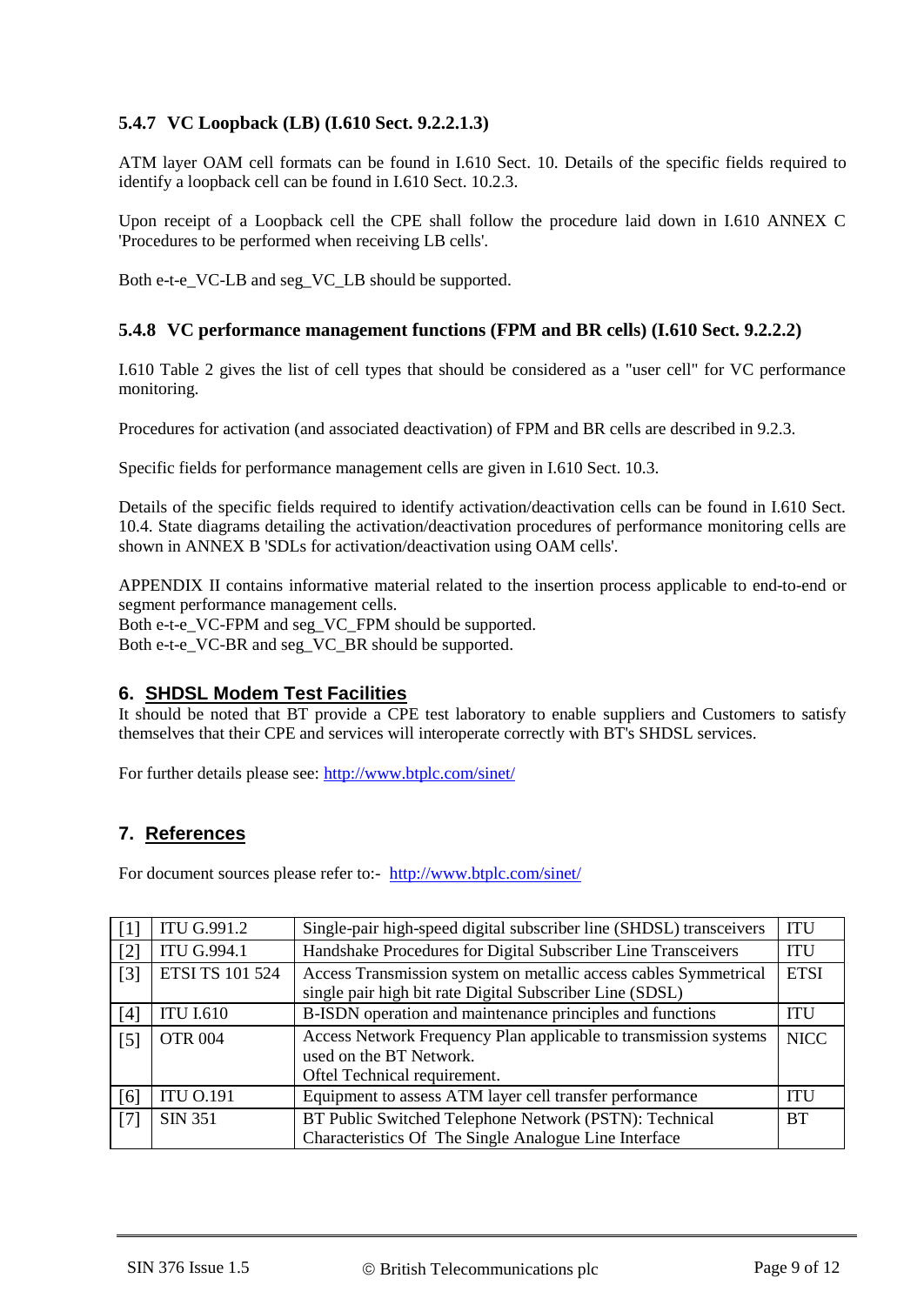# **8. Abbreviations**

| <b>Acronym</b> | <b>Expansions</b>                                                 |  |  |
|----------------|-------------------------------------------------------------------|--|--|
| <b>ADSL</b>    | Asymmetric Digital Subscriber Line                                |  |  |
| <b>AIS</b>     | <b>Alarm Indication Signal</b>                                    |  |  |
| <b>ANFP</b>    | <b>Access Network Frequency Plan</b>                              |  |  |
| <b>ATM</b>     | <b>Asynchronous Transfer Mode</b>                                 |  |  |
| <b>B-ISDN</b>  | Broadband Integrated Service Digital Network [ITU-T]              |  |  |
| <b>BR</b>      | Term from I.610 Sect. 9.2.1.2 & 9.2.2.2                           |  |  |
| <b>BS</b>      | <b>British Standards</b>                                          |  |  |
| <b>BT</b>      | British Telecommunications plc                                    |  |  |
| <b>BTNR</b>    | <b>BT Network Requirement [BT]</b>                                |  |  |
| <b>CBR</b>     | <b>Constant Bit Rate</b>                                          |  |  |
| CC             | <b>Continuity Check</b>                                           |  |  |
| CDvt           | Cell Delay Variation Tolerance                                    |  |  |
| <b>CLP</b>     | Cell Loss Priority (bit)                                          |  |  |
| <b>CPE</b>     | <b>Customers' Premises Equipment</b>                              |  |  |
| DP             | <b>Distribution Point</b>                                         |  |  |
| <b>DSL</b>     | Digital Subscriber Line                                           |  |  |
| <b>DSLAM</b>   | Digital Subscriber Loop Access Multiplier                         |  |  |
| EE             | <b>Equipment Engineering</b>                                      |  |  |
| <b>EFCI</b>    | <b>Explicit Forward Congestion Indication</b>                     |  |  |
| EN             | European Norm                                                     |  |  |
| <b>ETS</b>     | European Telecommunications Standard [ETSI]                       |  |  |
| <b>ETSI</b>    | European Telecommunications Standards Institute                   |  |  |
| <b>EUA</b>     | <b>End User Access</b>                                            |  |  |
| <b>EUDP</b>    | End User Data Path                                                |  |  |
| F4             | Flow 4 [ATM]                                                      |  |  |
| F <sub>5</sub> | Flow 5 [ATM]                                                      |  |  |
| ${\rm FC}$     | <b>Fibre Connector</b>                                            |  |  |
| <b>FCPC</b>    | <b>Fibre Connector Physical Contact</b>                           |  |  |
| <b>FPM</b>     | Forward Performance Monitoring [ATM]                              |  |  |
| <b>G.SHDSL</b> | Specification Single pair High bit rate Digital Subscriber Line   |  |  |
| I.610          | B-ISDN operation and maintenance principles and functions [ITU-T] |  |  |
| <b>ITU</b>     | International Telecommunications Union                            |  |  |
| <b>ITU-T</b>   | International Telecommunication Union - Telecommunications        |  |  |
| LB             | Loop Back                                                         |  |  |
| <b>MODEM</b>   | <b>Modulator Demodulator</b>                                      |  |  |
| <b>MPF</b>     | <b>Metallic Path Facility</b>                                     |  |  |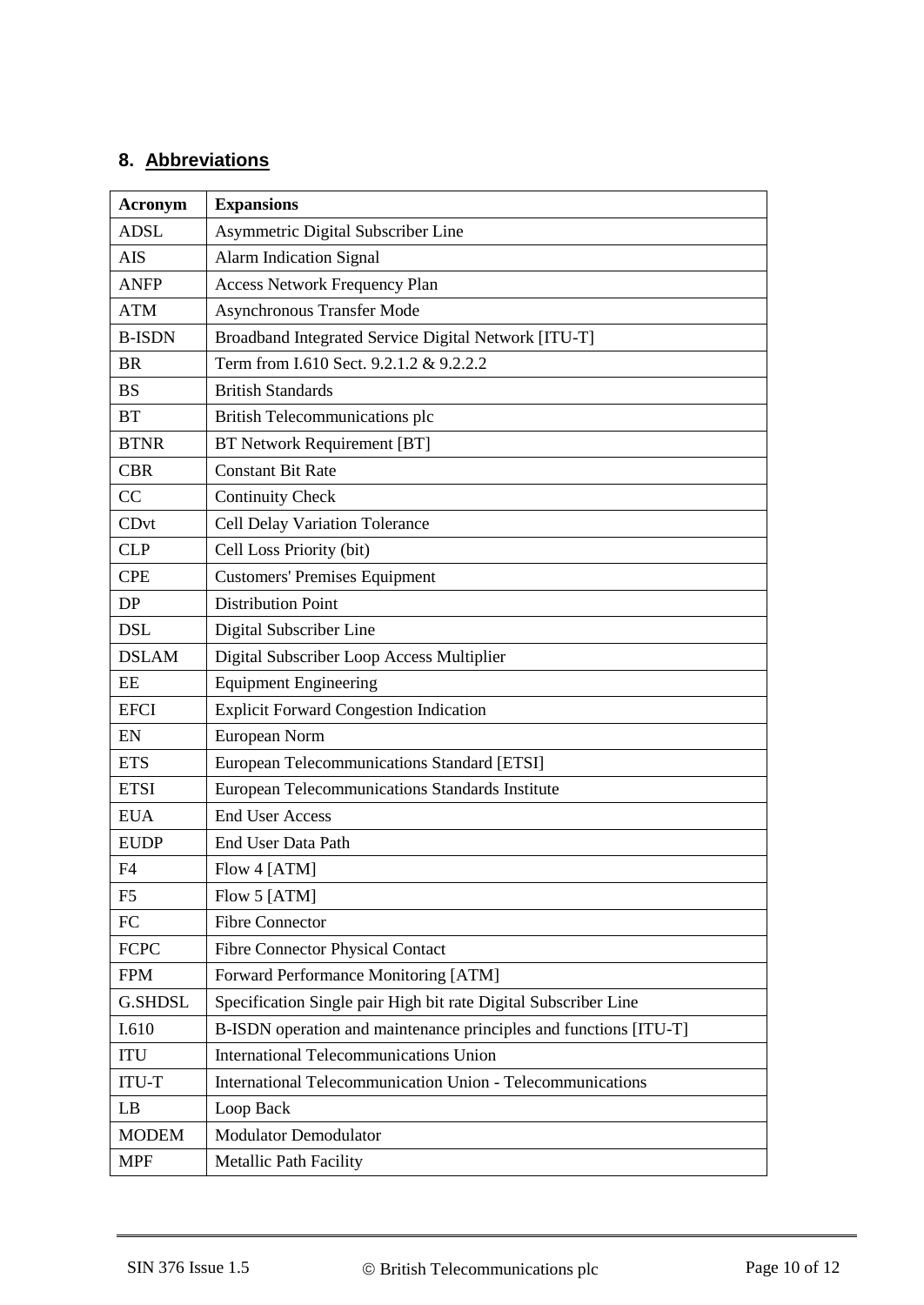| Acronym                                                 | <b>Expansions</b>                                    |  |  |
|---------------------------------------------------------|------------------------------------------------------|--|--|
| <b>NICC</b>                                             | Network Interoperabilty Consultative Committee       |  |  |
| <b>NTE</b>                                              | <b>Network Termination Equipment</b>                 |  |  |
| Network Terminating Equipment No. 5<br>NTE <sub>5</sub> |                                                      |  |  |
| <b>Network Terminating Point</b><br><b>NTP</b>          |                                                      |  |  |
| <b>Operations And Maintenance</b><br><b>OAM</b>         |                                                      |  |  |
| <b>OLO</b><br>Other Licensed Operator                   |                                                      |  |  |
| <b>ONO</b><br><b>Other Network Operator</b>             |                                                      |  |  |
| <b>PCR</b><br>Peak Cell Rate                            |                                                      |  |  |
| <b>PSTN</b>                                             | Public Switched Telephone Network                    |  |  |
| PT                                                      | Payload Type                                         |  |  |
| Payload Type Identifier<br>PTI                          |                                                      |  |  |
| <b>PVC</b><br><b>Permanent Virtual Circuit</b>          |                                                      |  |  |
| <b>RDI</b>                                              | <b>Remote Defect Indication</b>                      |  |  |
| RJ11                                                    | Registered Jack 11                                   |  |  |
| <b>RJ45</b>                                             | Registered Jack 45                                   |  |  |
| <b>SCR</b>                                              | <b>Sustained Cell Rate</b>                           |  |  |
| <b>SDH</b><br>Synchronous Digital Hierarchy [ITU-T]     |                                                      |  |  |
| <b>SDL</b>                                              | Specification and Description Language [ITU-T X.200] |  |  |
| <b>SHDSL</b>                                            | Single pair High bit rate Digital Subscriber Line    |  |  |
| <b>SIN</b>                                              | <b>Suppliers Information Note</b>                    |  |  |
| <b>SP</b>                                               | Service Provider                                     |  |  |
| <b>SPIN</b>                                             | Service Provider Industry Notification [BT]          |  |  |
| <b>SSFP</b>                                             | Service Specific Front Plate                         |  |  |
| <b>SIN</b>                                              | <b>Suppliers' Information Note</b>                   |  |  |
| VBR                                                     | Variable Bit Rate                                    |  |  |
| <b>VBRnrt</b>                                           | Variable Bit Rate non real-time                      |  |  |
| <b>VBRrt</b>                                            | Variable Bit Rate real-time                          |  |  |
| <b>VC</b>                                               | Virtual Connection [ATM]                             |  |  |
| <b>VCC</b>                                              | Virtual Circuit Connection                           |  |  |
| <b>VCI</b>                                              | Virtual Connection Identifier [ATM]                  |  |  |
| <b>VP</b>                                               | Virtual Path                                         |  |  |
| <b>VPC</b>                                              | <b>Virtual Path Connection</b>                       |  |  |
| VPI                                                     | Virtual Path Identifier [ATM]                        |  |  |